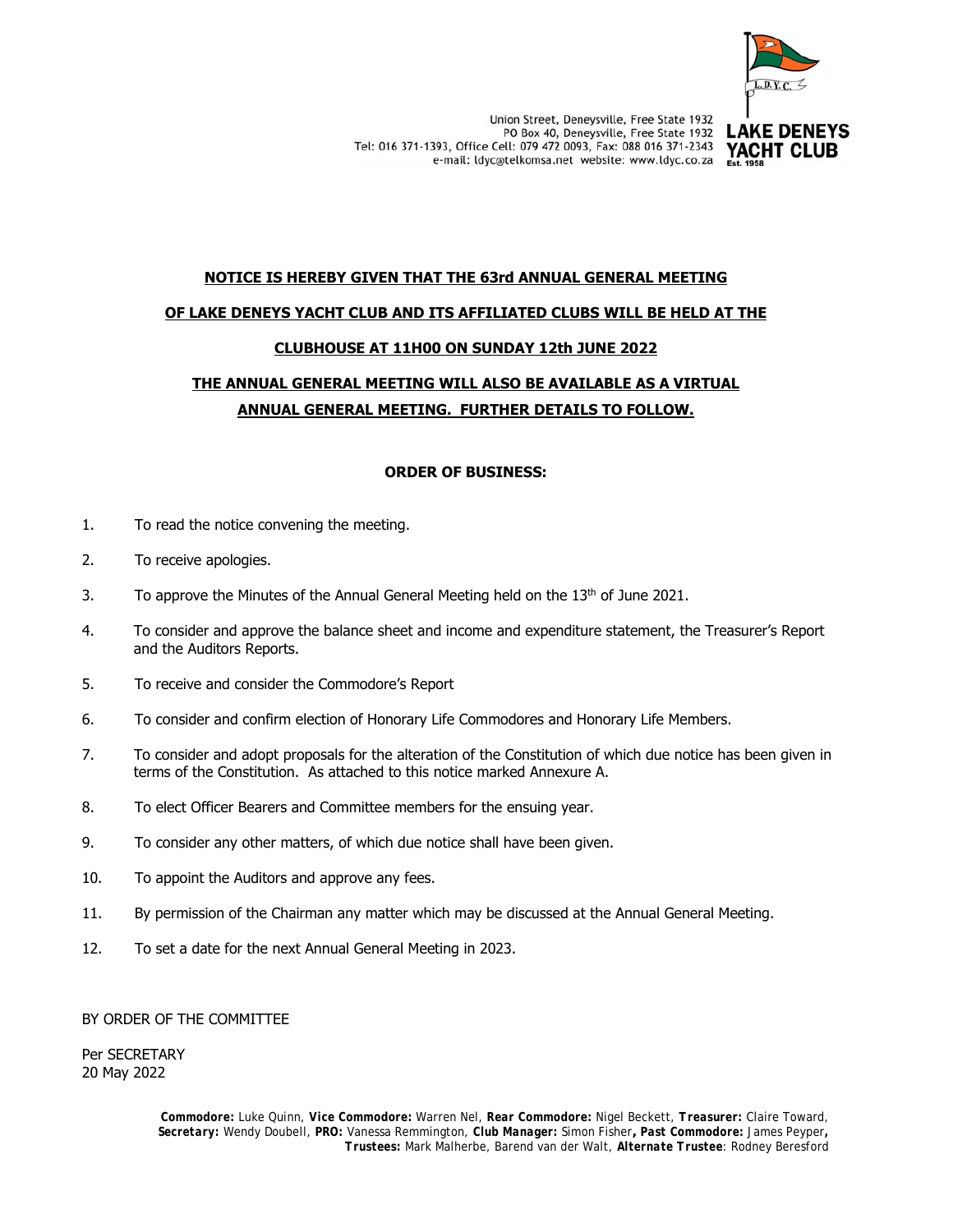## **ANNEXURE "A"**

#### **Proposed Changes to LDYC Constitution**

## **Current 1**

## **Section:**

#### **25. MANAGEMENT COMMITTEE** (Referred to as "MANCOM")

25.3. MANCOM may, from time to time, confer Temporary Honorary Membership, for such limited time, as it may determine, upon any person who merits such distinction by virtue of holding some public office within the Management Committee. In acknowledgement of the commitment to serve on MANCOM, the elected office bearers of MANCOM are granted Single Member Honorary annual membership to the Club.

#### **Proposal 1**

25.3. MANCOM may, from time to time, confer Temporary Honorary Membership, for such limited time, as it may determine, upon any person who merits such distinction by virtue of holding some public office within the Management Committee.

#### **Reason**

To align the section dealing with Mancom fees and discounts to one section in the Constitution.

## **Current 2**

#### **Section:**

## **11. ENTRANCE FEES, SUBSCRIPTIONS AND OTHER CHARGES**

11.8.2 All MANCOM members shall receive a reduction of membership fees to the value of 15%.

#### **Proposa**l **2**

#### **11. ENTRANCE FEES, SUBSCRIPTIONS AND OTHER CHARGES**

- 11.8.2 In acknowledgement of the commitment to serve on MANCOM, the elected office bearers of MANCOM are granted Single Member Honorary annual membership to the Club.
- 11.8.3 All MANCOM members shall receive a reduction of fees based on the length of their tenure, as follows: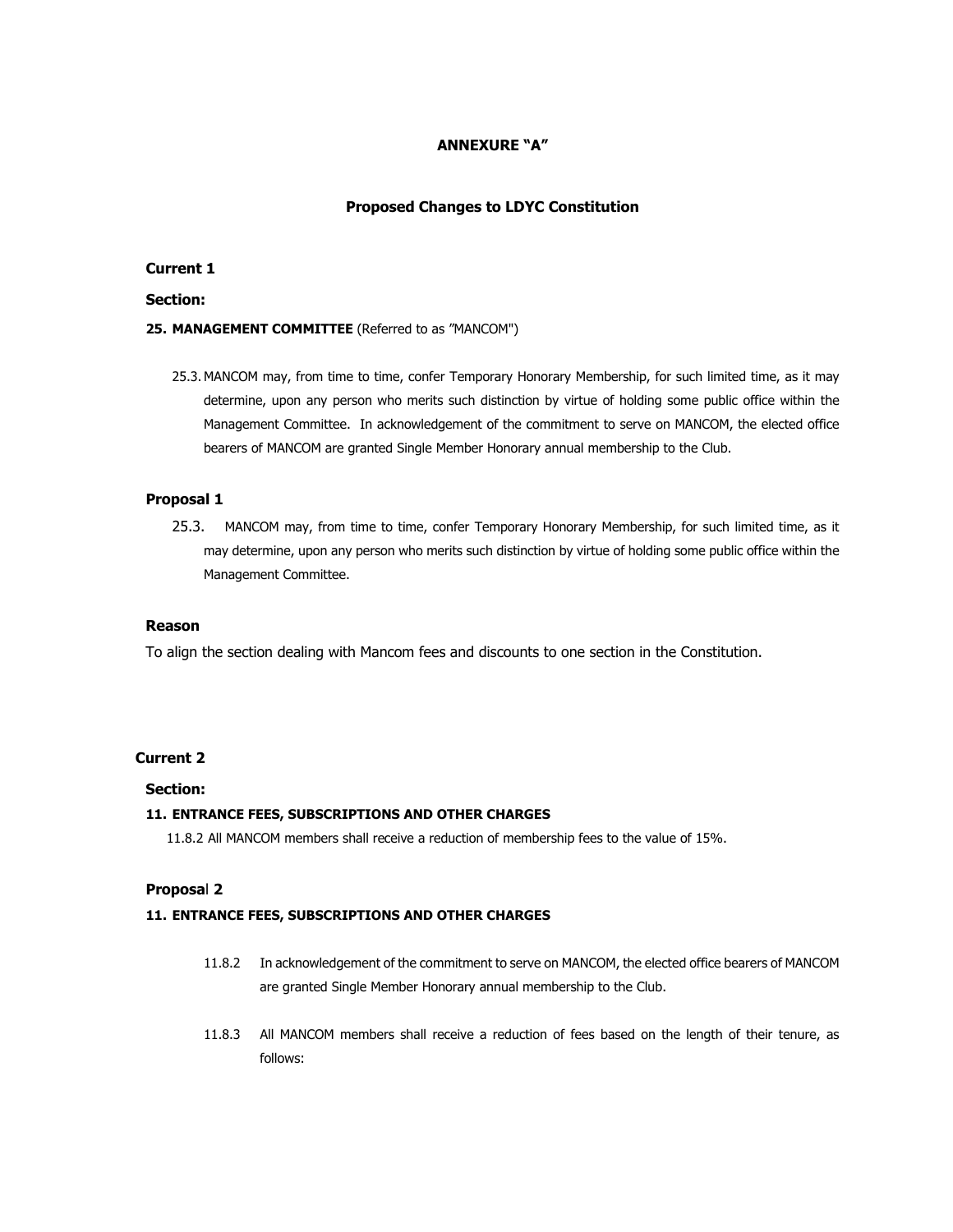- 11.8.3.1 All MANCOM members that have served less than 2 (two) years on the Management Committee shall receive a reduction of fees to the value of 15%.
- 11.8.3.2 All MANCOM members that serve 3 (three) and four (4) years on the Management Committee shall receive a reduction of fees to the value of 30%.
- 11.8.3.3 All MANCOM members that serve 5 (five) and 6 (six) years on the Management Committee shall receive a reduction of fees to the value of 50%.
- 11.8.3.4 All MANCOM members that serve more than 6 (six) years on the Management Committee shall receive a reduction of fees to the value of 100%.
- 11.8.4 The reduction of fees is limited to; membership fees, only 1 (one) of each club product (caravan site, mooring, garage, etc); excludes donation products like NSRI, Youth Sailing, etc. and excludes SA Sailing fees, etc. No discounts are not applicable to Special Levies.
- 11.8.5 All discount structures for MANCOM members cease upon resignation/retirement or termination as a MANCOM volunteer. Years in service of MANCOM must be consecutive years and not accumulated years.

#### **Reason**

To encourage, incentivise and provide some financial reprieve to those members who volunteer to assist in the operations and development of the club. The additional costs that volunteers incur, to serve the portfolios on MANCOM, are considerable.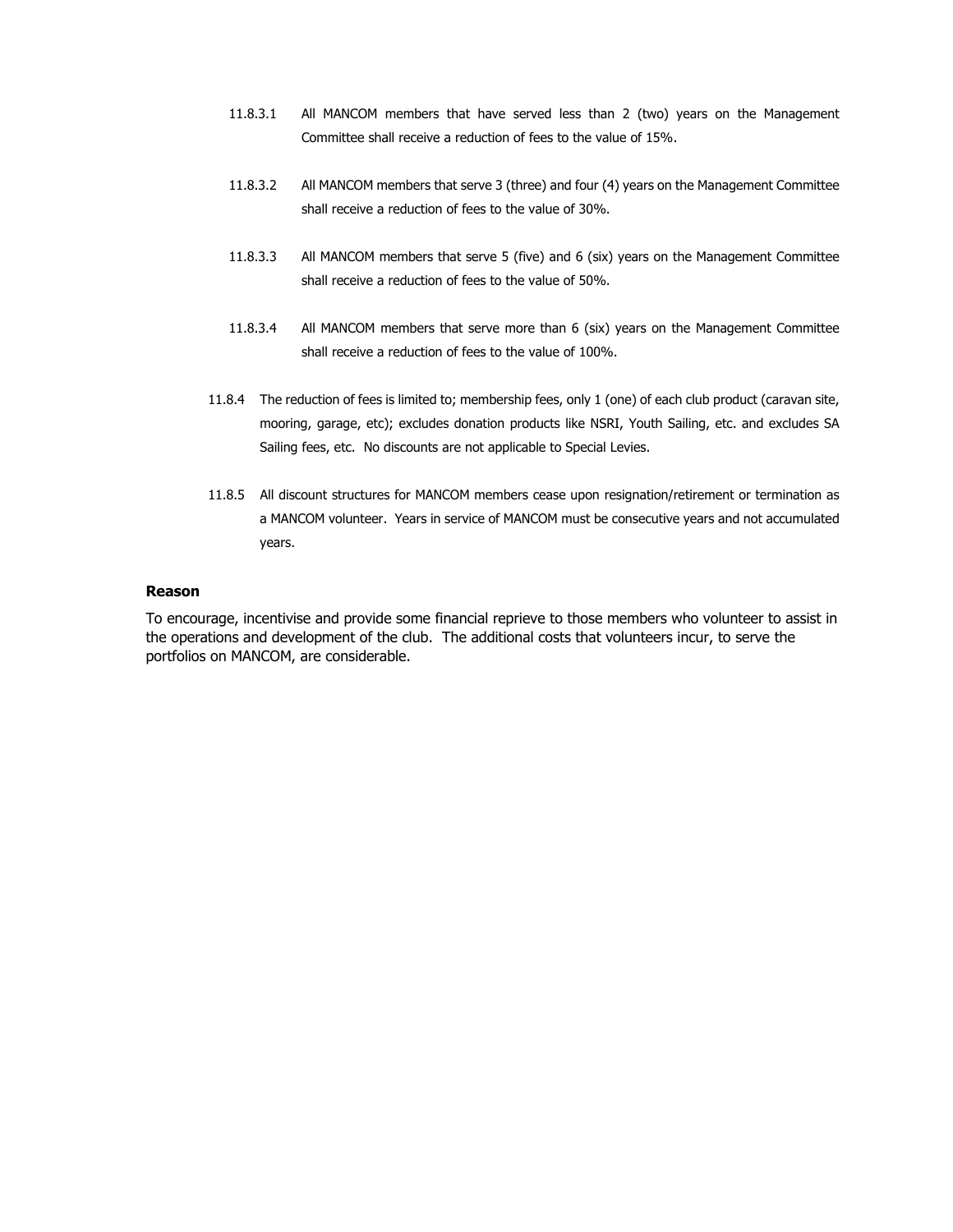

Union Street, Deneysville, Free State 1932<br>PO Box 40, Deneysville, Free State 1932 LAKE DENEYS<br>Office: 087 160 0556 YACHT CLUB<br>e-mail: Idyc@telkomsa.net website: www.ldyc.co.za Est. 1958 Union Street, Deneysville, Free State 1932

# **Annual General Meeting Proxy / Voting form**

| I/We                                                                                                             |  |
|------------------------------------------------------------------------------------------------------------------|--|
| (Block capitals)                                                                                                 |  |
|                                                                                                                  |  |
|                                                                                                                  |  |
| being a member / members of the Club and entitled to attend and vote at the undermentioned meeting,              |  |
|                                                                                                                  |  |
|                                                                                                                  |  |
|                                                                                                                  |  |
| or failing bim/her the Chairman of the meeting as my/our provided attend and vote for me/us and on my/our behalf |  |

or failing him/her, the Chairman of the meeting, as my/our proxy to attend and vote for me/us and on my/our behalf at the annual general meeting of members of the Club to be held on Sunday, 12 June 2021 at 11:00, in the Clubhouse of LDYC at Union Street, Deneysville, or any postponement or adjournment thereof, and in particular in respect of the following resolutions:

## **\*Please indicate with an "X" in the spaces below how the votes are to be cast**

| Res.<br>No. | <b>Resolutions</b>                                                                                        | $For*$ | Against* | Abstain* |
|-------------|-----------------------------------------------------------------------------------------------------------|--------|----------|----------|
|             | To approve Minutes of previous AGM. Agenda item 3.                                                        |        |          |          |
|             | To approve Balance Sheet and Income and Expenditure<br>Statement and Auditor's report. Agenda item 4.     |        |          |          |
| 3           | To receive and consider the Commodore's Report Agenda item 5.                                             |        |          |          |
| 4.          | To consider and confirm election of Honorary Life Commodores<br>and Honorary Life Members. Agenda item 6. |        |          |          |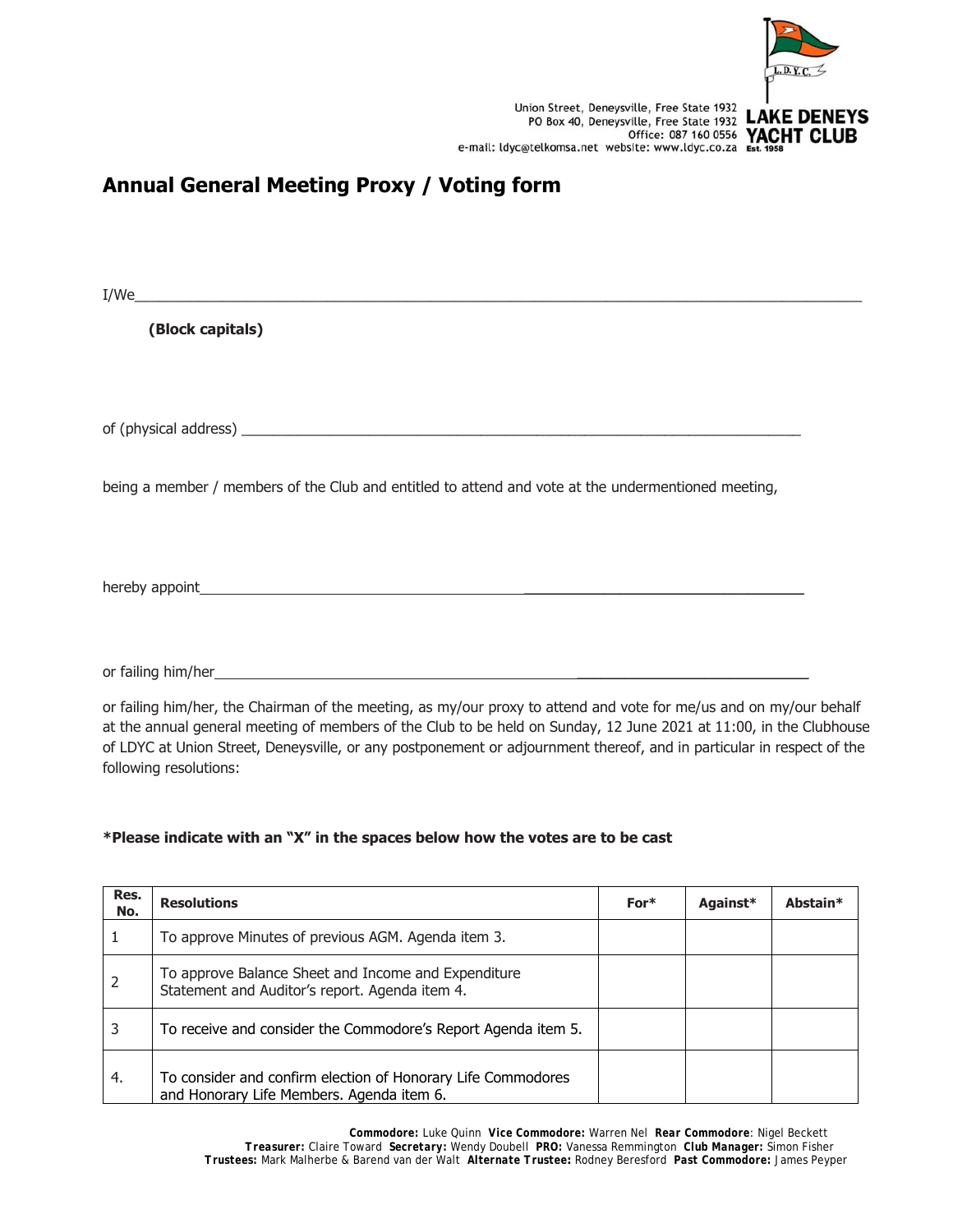| Res.<br>No. | <b>Resolutions</b>                                                                                                                                                                                                                       | For* | Against* | Abstain* |
|-------------|------------------------------------------------------------------------------------------------------------------------------------------------------------------------------------------------------------------------------------------|------|----------|----------|
|             | To consider and approve the proposed amendments to the<br>Constitution. Agenda item 7 and Annexure A.                                                                                                                                    |      |          |          |
| 5.1         | To receive and consider proposal 1 as marked 25.3                                                                                                                                                                                        |      |          |          |
| 5.2         | To receive and consider proposal 2 as marked<br>11.8.2 as proposed<br>11.8.3 as proposed<br>$11.8.3.1$ as proposed<br>11.8.3.2 as proposed<br>$11.8.3.3$ as proposed<br>11.8.3.4 as proposed<br>11.8.4 as proposed<br>11.8.5 as proposed |      |          |          |
| 6.          | To elect Office Bearers and Committee Members as nominated.<br>Agenda item 8.                                                                                                                                                            |      |          |          |
| 7.          | To consider any other matters, of which due notice shall have<br>been given. Agenda item 9.                                                                                                                                              |      |          |          |
| 8.          | To appoint the auditors and approve any fees. Agenda item 10.                                                                                                                                                                            |      |          |          |

Each member is entitled to appoint one or more proxies (who must be a member in good standing of the Club) to attend, speak and vote in place of that member at the annual general meeting.

Signature: \_\_\_\_\_\_\_\_\_\_\_\_\_\_ Date:

## **Instructions on completing and lodging the proxy form**

- 1. A member may insert the name of one or more proxies of the member's choice in the space(s) provided, with or without deleting "the chairman of the meeting". The person whose name stands first on the form of proxy and who is present at the annual general meeting will be entitled to act as proxy to the exclusion of those whose names follow. A proxy must be a paid up member of the Club.
- 2. A member should insert an "X" in the relevant space according to how they wish their votes to be cast in respect of each resolution. Failure to comply with the above will be deemed to authorise the proxy to vote or to abstain from voting at the annual general meeting as he/she deems fit in respect of the member's vote exercisable at the Annual General Meeting.
- 3. The completion and lodging of this form of proxy will not preclude the relevant member from attending the Annual General Meeting and speaking and voting in person to the exclusion of any proxy appointed in terms hereof, should such member wish to so do.
- 4. The chairman of the Annual General Meeting may, in his/her absolute discretion, reject or accept any form of proxy which is completed and/or received other than in compliance with these instructions.
- 5. Any alteration to this form of proxy, other than the deletion of alternatives, must be signed, and not only initialled, by the signatory/ies.
- 6. Forms of proxy should be lodged or in the hands of the Club Secretary at least one hour before the start of the meeting.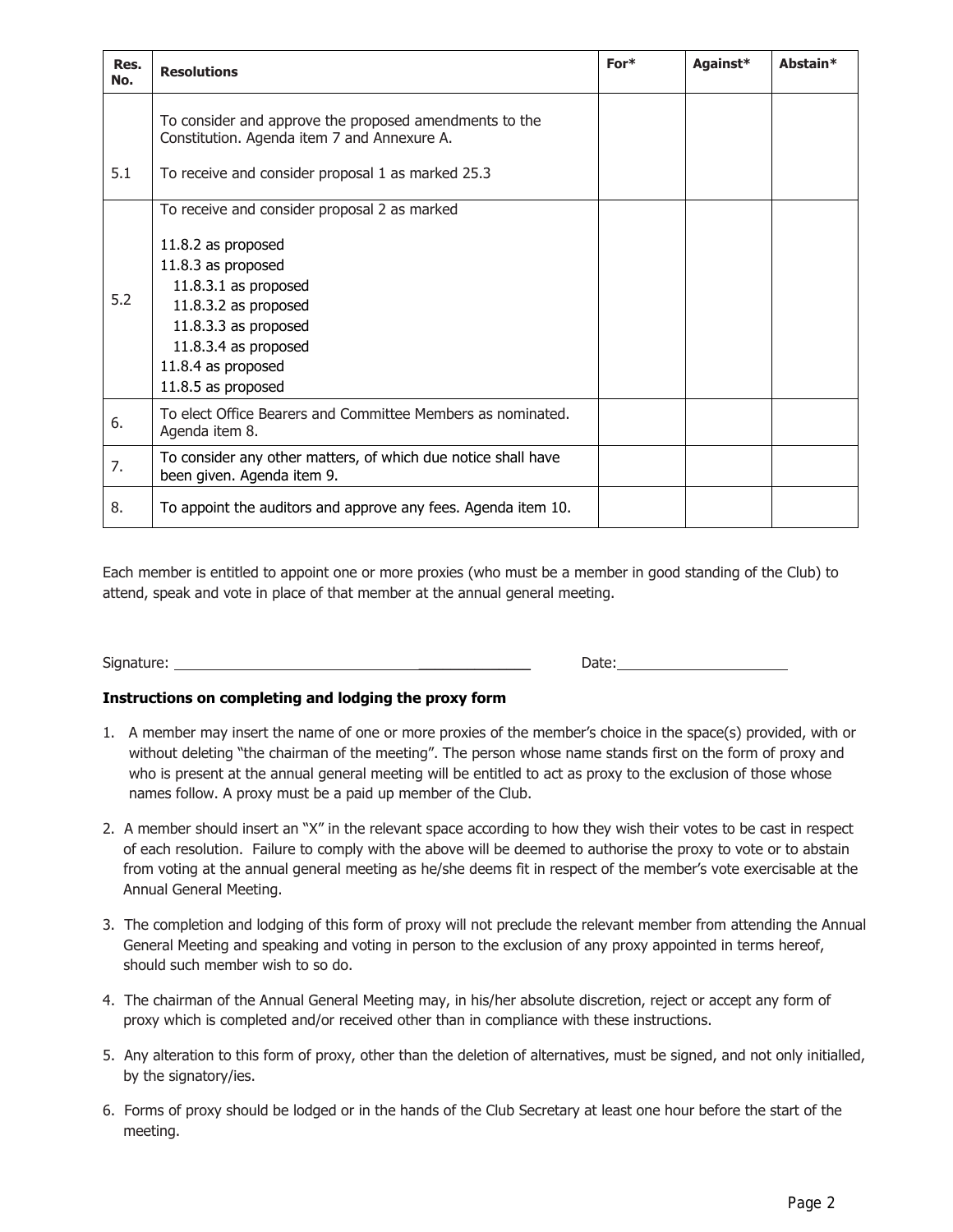## **TO ALL MEMBERS NOMINATIONS FOR PORTFOLIOS OF COMMITTEE MEMBERS, OFFICE BEARERS, AND TRUSTEES Members are invited to make nominations for the following posts in terms of Article 27 of the Club's Constitution:**

| <b>PORTFOLIO</b>                      | <b>NOMINATION</b>      | <b>NOMINEE</b><br><b>FORM</b><br><b>RECEIVED</b> | <b>PROPOSER NAME</b> | <b>SECONDER NAME</b> |
|---------------------------------------|------------------------|--------------------------------------------------|----------------------|----------------------|
| *Commodore                            | Luke Quinn             | <b>YES</b>                                       | Mark Malherbe        | <b>Warren Nel</b>    |
| *Vice. Commodore                      | <b>Warren Nel</b>      | <b>YES</b>                                       | Luke Quinn           | Mark Malherbe        |
| *Rear. Commodore                      | Nigel Beckett          | <b>YES</b>                                       | Luke Quinn           | <b>Warren Nel</b>    |
| *Secretary                            | <b>Wendy Doubell</b>   | <b>YES</b>                                       | Luke Quinn           | <b>Warren Nel</b>    |
| *Public Relations                     | Vanessa<br>Remmington  | <b>YES</b>                                       | Luke Quinn           | <b>Warren Nel</b>    |
| *Treasurer                            | <b>Claire Toward</b>   | <b>YES</b>                                       | Luke Quinn           | <b>Warren Nel</b>    |
| <i><b>*Transformation Officer</b></i> | Yolande<br>Engelbrecht | <b>YES</b>                                       | Luke Quinn           | Warren Nel           |
| *Trustee No 1                         | Mark Malherbe          |                                                  | Luke Quinn           | <b>Warren Nel</b>    |
| *Trustee No 2                         | Barend van der<br>Walt |                                                  | Mark Malherbe        | Luke Quinn           |
| *Alternate Trustee No 1 Yr. 1/3       | Anthony<br>Engelbrecht | <b>YES</b>                                       | Luke Quinn           | Mark Malherbe        |
| *Alternate Trustee No 2 Yr. 3/4       | Rodney Beresford       |                                                  | Mark Malherbe        | Luke Quinn           |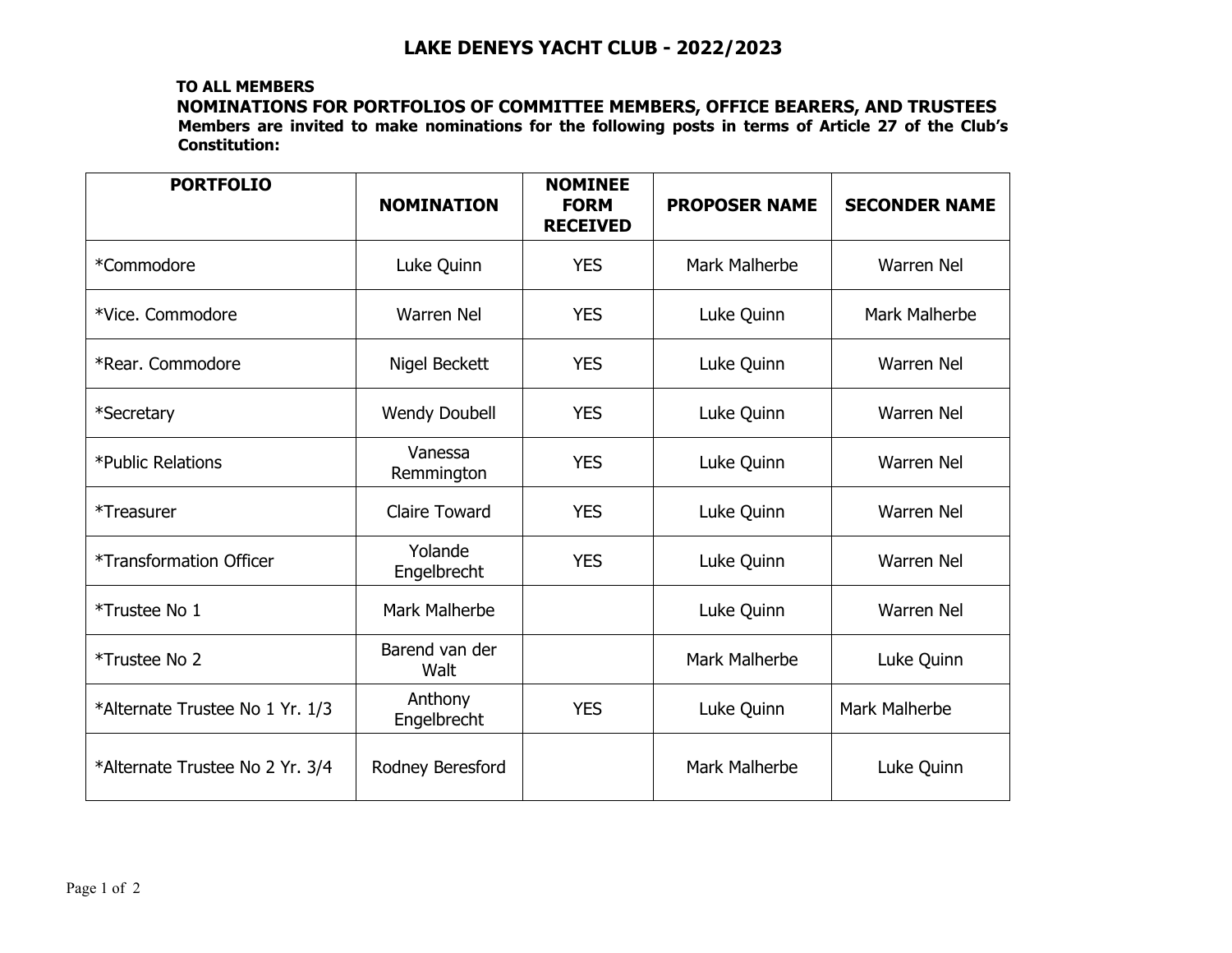#### **27. ELECTION OF OFFICE BEARERS**

- 27.1. MANCOM shall be elected each year. No person may be elected to more than one position on MANCOM unless this occurs as a result of the application of the provisions of sub-Article 26.8. MANCOM position denoted by (\*) above.
- 27.2. Nominations for the Committee shall be in writing, shall be signed by the Nominator, Seconder and the Nominee, and shall be lodged with the Club Secretary by not later than 14 days prior to the Annual General Meeting at which the election is to take place. All nominations shall be displayed on the Club Notice Board for not less than fourteen days prior to the said Annual General meeting. Only Ordinary members and Honorary Life members shall be eligible to nominate or second Committee members.
- 27.3. Candidates nominated for MANCOM shall be fully paid up members for the current year and shall be proposed and seconded in writing by two members of the club and counter-signed by the candidate himself, signifying his acceptance of the commitments of his/her office and those entered into in good faith by the outgoing MANCOM, and shall be placed in the hands of the Secretary one hour before the Annual General Meeting.
- 27.4.At the close of the nominations, a complete list shall be posted on the notice board in the clubhouse.
- 27.5. If the number of persons nominated does not exceed the total number to be elected, the members so nominated shall, at the Annual General Meeting, be formally declared as elected for a period of one year.
- 27.6.If the number of candidates nominated exceeds the number of vacancies, the election shall be by ballot.
- 27.7.Nominations may be made at the Annual General Meeting, but only if insufficient nominations to fill the vacancies have been made in proper time.
- 27.8. In the event of the Commodore resigning during his term of office, the Vice Commodore shall be the successor. Where this is not possible, MANCOM shall elect a successor from the existing MANCOM members.
- 27.9.The preceding sub-Article 26.8 shall also apply to all MANCOM members.
- 27.10. In the event that no Commodore is elected at the Annual General Meeting then and in such event the out-going Commodore shall adjourn the meeting for a period of 30 minutes to allow the members to provide nomination for the office of Commodore. At the end of the 30 minutes period mentioned above the Commodore shall reconvene the meeting and again ask for nominations for post of Commodore. If none be received, the meeting will then be adjourned by the outgoing Commodore for a period of four weeks. The administration shall then be attended to by the outgoing Commodore and committee.

The outgoing committee shall cause notices to be forwarded to members notifying them of the re-convened Annual General Meeting and again calling for nominations.

If after the necessary notices have been posted and after re-convening of the meeting referred to above no Commodore is then elected, the Club shall then be wound up in accordance with the provisions of Article 47 of the Constitution.

**Per Secretary 7 May 2022**